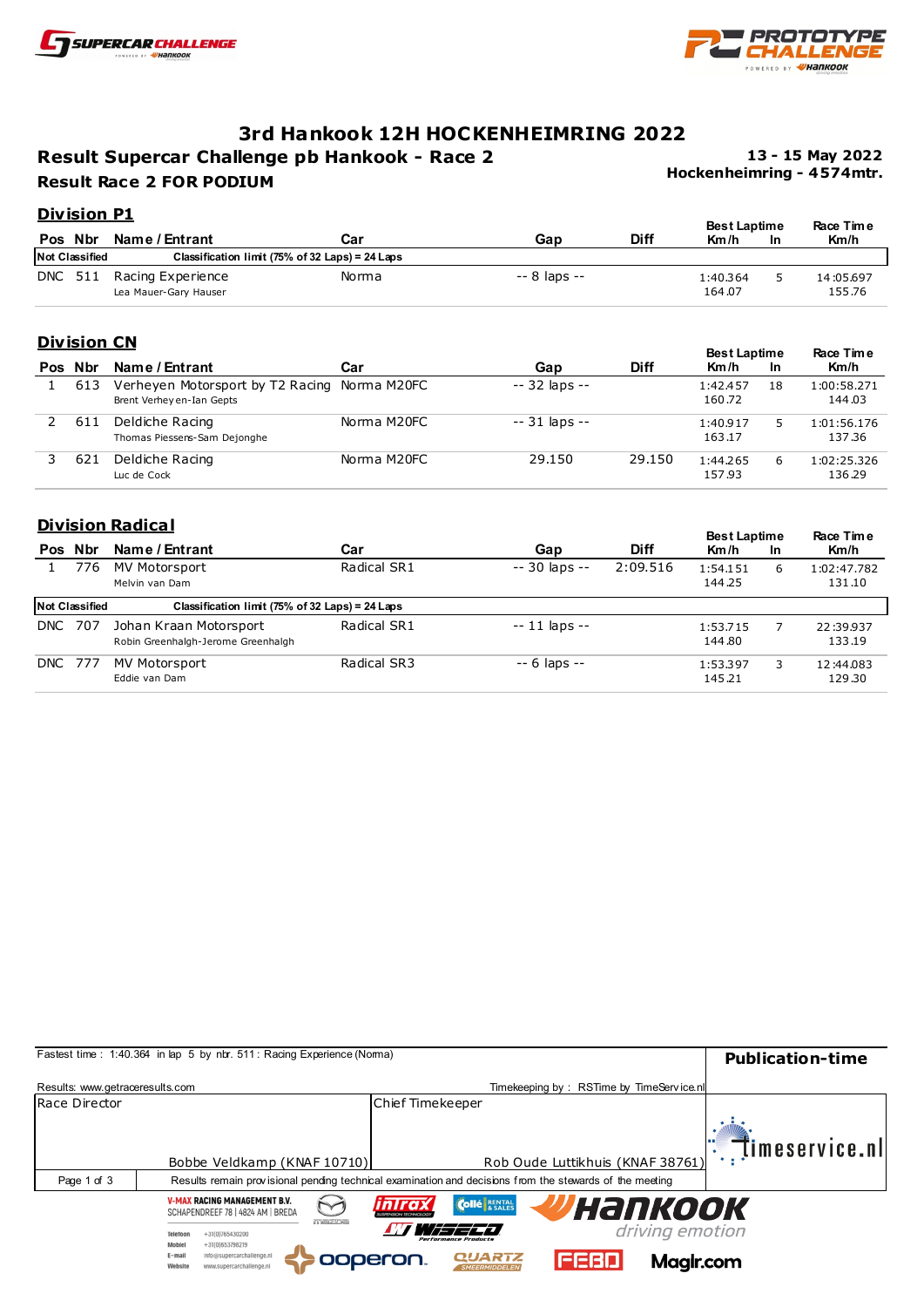# **Result Supercar Challenge pb Hankook - Race 2 Result Race 2 FOR PODIUM 3rd Hankook 12H HOCKENHEIMRING 2022**

**Hockenheimring - 4 574mtr. 13 - 15 May 2022**

#### **GT Div ision**

|            |                       |                                                 |                         |                |             | <b>Best Laptime</b> |           | Race Time             |
|------------|-----------------------|-------------------------------------------------|-------------------------|----------------|-------------|---------------------|-----------|-----------------------|
|            | Pos Nbr               | Name / Entrant                                  | Car                     | Gap            | <b>Diff</b> | Km/h                | <b>In</b> | Km/h                  |
|            | 101                   | <b>BODA Racing</b><br>Bob Herber                | Bentley Continental GT3 | -- 32 laps --  |             | 1:44.187<br>158.05  | 3         | 1:01:20.083<br>143.18 |
| 2          | 193                   | Koopman Racing<br><b>Bart Arendsen</b>          | BMW M6 GT3              | 3.381          | 3.381       | 1:44.092<br>158.19  | 6         | 1:01:23.464<br>143.05 |
| 3          | 188                   | Race Art<br>Roger Grouwels                      | Nissan GT-R GT3         | 1:10.236       | 1:06.855    | 1:46.296<br>154.91  | 6         | 1:02:30.319<br>140.50 |
| 4          | 107                   | BODA Racing<br>Daan Meijer                      | BMW M6 GT3              | 1:20.755       | 10.519      | 1:44.700<br>157.27  | 6         | 1:02:40.838<br>140.10 |
| 5.         | 190                   | Koopman Racing<br>Hein Koopman                  | BMW Z4 GT3              | $-31$ laps $-$ |             | 1:48.515<br>151.74  | 25        | 1:01:46.924<br>137.70 |
| 6          | 149                   | Koopman Racing<br>Cees Wijsman                  | BMW M6 GT3              | -- 30 laps --  |             | 1:51.017<br>148.32  | 18        | 1:01:05.506<br>134.76 |
|            | <b>Not Classified</b> | Classification limit (75% of 32 Laps) = 24 Laps |                         |                |             |                     |           |                       |
| <b>DNC</b> | 111                   | Zilhouette Racing<br>Max Tubben                 | Zilhouette GTR          | -- 23 laps --  |             | 1:47.757<br>152.81  | 6         | 47:16.252<br>133.53   |

### **Supersport 1 Div ision**

|            |     |                                     |                   |               |             | <b>Best Laptime</b> |           | <b>Race Time</b>      |
|------------|-----|-------------------------------------|-------------------|---------------|-------------|---------------------|-----------|-----------------------|
| <b>Pos</b> | Nbr | Name / Entrant                      | Car               | Gap           | <b>Diff</b> | Km/h                | <b>In</b> | Km/h                  |
|            | 208 | JR Motorsport<br>Ted van Vliet      | <b>BMW E92 V8</b> | -- 29 laps -- |             | 1:55.009<br>143.17  | 18        | 1:01:24.213<br>129.61 |
|            | 201 | Febo Racing Team<br>Dennis de Borst | Hyundai i30N TCR  | 5.124         | 5.124       | 1:52.716<br>146.09  | 19        | 1:01:29.337<br>129.43 |
|            | 233 | MWR Racing<br>Remco de Beus         | <b>BMW E46 M3</b> | -- 26 laps -- |             | 1:53.015<br>145.70  | 4         | 1:01:23.966<br>116.21 |

# **Supersport 2 Div ision**

|            | <u>Supersport 2 Division</u> |                                             |                 |               |             |                    | <b>Best Laptime</b> |                       |
|------------|------------------------------|---------------------------------------------|-----------------|---------------|-------------|--------------------|---------------------|-----------------------|
| <b>Pos</b> | Nbr                          | Name / Entrant                              | Car             | Gap           | <b>Diff</b> | Km/h               | <b>In</b>           | Race Time<br>Km/h     |
|            | 339                          | Verhulst Invest Motorsport<br>Tony Verhulst | Honda Civic TCR | -- 29 laps -- |             | 1:55.045<br>143.13 | 3                   | 1:01:13.542<br>129.99 |
|            | 366                          | Xwift Racing<br>Pieter Denys-Tim de Borle   | Ligier JS2      | 19.909        | 19.909      | 1:54.255<br>144.12 | 6                   | 1:01:33.451<br>129.28 |
|            | 323                          | Koopman Racing<br>Maik Broersen             | BMW M4 GT4      | 45.115        | 25.205      | 1:55.707<br>142.31 | 24                  | 1:01:58.657<br>128.41 |
| 4          | 321                          | Koopman Racing<br>Frank Broersen            | BMW M4 GT4      | 1:01.063      | 15.948      | 1:55.798<br>142.20 | 26                  | 1:02:14.605<br>127.86 |

|                                 | Fastest time: 1:40.364 in lap 5 by nbr. 511: Racing Experience (Norma) |                                                                                                                                             | <b>Publication-time</b>                 |
|---------------------------------|------------------------------------------------------------------------|---------------------------------------------------------------------------------------------------------------------------------------------|-----------------------------------------|
| Results: www.getraceresults.com |                                                                        | Timekeeping by: RSTime by TimeService.nl                                                                                                    |                                         |
| Race Director                   |                                                                        | Chief Timekeeper                                                                                                                            |                                         |
| Page 2 of 3                     | Bobbe Veldkamp (KNAF 10710)                                            | Rob Oude Luttikhuis (KNAF 38761)<br>Results remain provisional pending technical examination and decisions from the stewards of the meeting | $\mathbb{E}$ $\mathbb{I}$ imeservice.nl |